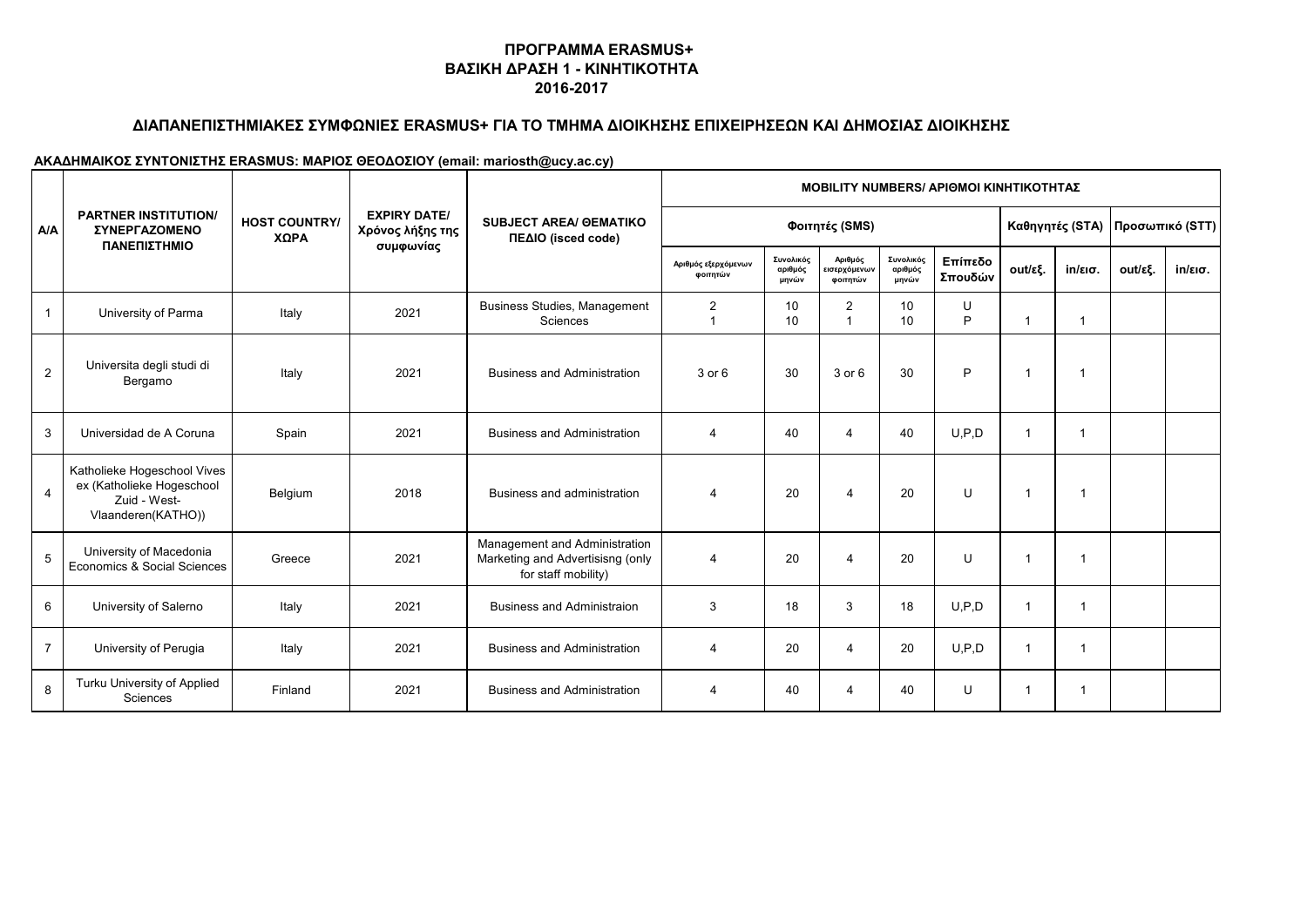# **ΔΙΑΠΑΝΕΠΙΣΤΗΜΙΑΚΕΣ ΣΥΜΦΩΝΙΕΣ ERASMUS+ ΓΙΑ ΤΟ ΤΜΗΜΑ ΔΙΟΙΚΗΣΗΣ ΕΠΙΧΕΙΡΗΣΕΩΝ ΚΑΙ ΔΗΜΟΣΙΑΣ ΔΙΟΙΚΗΣΗΣ**

|     | <b>PARTNER INSTITUTION/</b><br><b><i>EYNEPFAZOMENO</i></b><br>ΠΑΝΕΠΙΣΤΗΜΙΟ | <b>HOST COUNTRY/</b><br>ΧΩΡΑ |                                                      | <b>SUBJECT AREA/ OEMATIKO</b><br>ΠΕΔΙΟ (isced code)                          | <b>MOBILITY NUMBERS/ APIOMOI KINHTIKOTHTAZ</b> |                               |                                     |                               |                    |             |                   |         |                   |
|-----|----------------------------------------------------------------------------|------------------------------|------------------------------------------------------|------------------------------------------------------------------------------|------------------------------------------------|-------------------------------|-------------------------------------|-------------------------------|--------------------|-------------|-------------------|---------|-------------------|
| A/A |                                                                            |                              | <b>EXPIRY DATE/</b><br>Χρόνος λήξης της<br>συμφωνίας |                                                                              |                                                |                               | Φοιτητές (SMS)                      |                               |                    |             | Καθηγητές (STA)   |         | Προσωπικό (STT)   |
|     |                                                                            |                              |                                                      |                                                                              | Αριθμός εξερχόμενων<br>φοιτητών                | Συνολικός<br>αριθμός<br>μηνών | Αριθμός<br>εισερχόμενων<br>φοιτητών | Συνολικός<br>αριθμός<br>μηνών | Επίπεδο<br>Σπουδών | out/εξ.     | $in/\epsilon$ ισ. | out/εξ. | $in/\epsilon$ ισ. |
| 9   | Fachhochschule Worms                                                       | Germany                      | 2021                                                 | <b>Business Administration</b>                                               | 3                                              | 30                            | 3                                   | 30                            | U.P                | -1          | 1                 |         |                   |
| 10  | Uniwersytet Warminsko-<br>Mazurski W Olsztynie                             | Poland                       | 2021                                                 | <b>Business Administration</b>                                               | 4                                              | 20                            | $\overline{4}$                      | 20                            | U<br>P             | -1          |                   |         |                   |
| 11  | Universidad Carlos III de<br>Madrid                                        | Spain                        | 2021                                                 | <b>Business Studies</b>                                                      | $\overline{2}$                                 | 10                            | 2                                   | 10                            | U                  | -1          |                   |         |                   |
| 12  | Radboud Universiteit<br>Nijmegen                                           | Netherlands                  | 2021                                                 | <b>Business and Administration</b>                                           | 4                                              | 24                            | $\overline{4}$                      | 24                            | U.P                | $\mathbf 1$ | 1                 |         |                   |
|     | Athens University of<br><b>Economics and Business</b>                      | Greece                       | 2021                                                 | Management and<br>Administration(dpt of business<br>administration)          | $\overline{2}$                                 | 18                            | $\overline{2}$                      | 18                            | U                  | -1          | $\mathbf 1$       |         |                   |
| 13  |                                                                            |                              |                                                      | Management and<br>Administration(dpt of management<br>science and technology | 4                                              | 36                            | $\overline{4}$                      | 36                            | U                  |             |                   |         |                   |
|     |                                                                            |                              |                                                      | Marketing and advertising(dpt of<br>marketing and communication)             | 2<br>2                                         | 18<br>8                       | $\overline{2}$<br>2                 | 18<br>8                       | U<br>P             |             |                   |         |                   |
| 14  | Katholieke Hogeschool<br>Leuven                                            | Belgium                      | 2021                                                 | Business and administration                                                  | 4                                              | 36                            | $\overline{4}$                      | 36                            | $\cup$             | -1          | 1                 |         |                   |
| 15  | University of Hradec Kralove                                               | Czech Republic               | 2021                                                 | <b>Business and Administration</b>                                           | 2                                              | 12                            | 2                                   | 12                            | U.P                | -1          |                   |         |                   |
| 16  | University of Pireaus                                                      | Greece                       | 2021                                                 | <b>Business and Administration</b>                                           | 2                                              | 12                            | 2                                   | 12                            | U                  | -1          | 1                 |         |                   |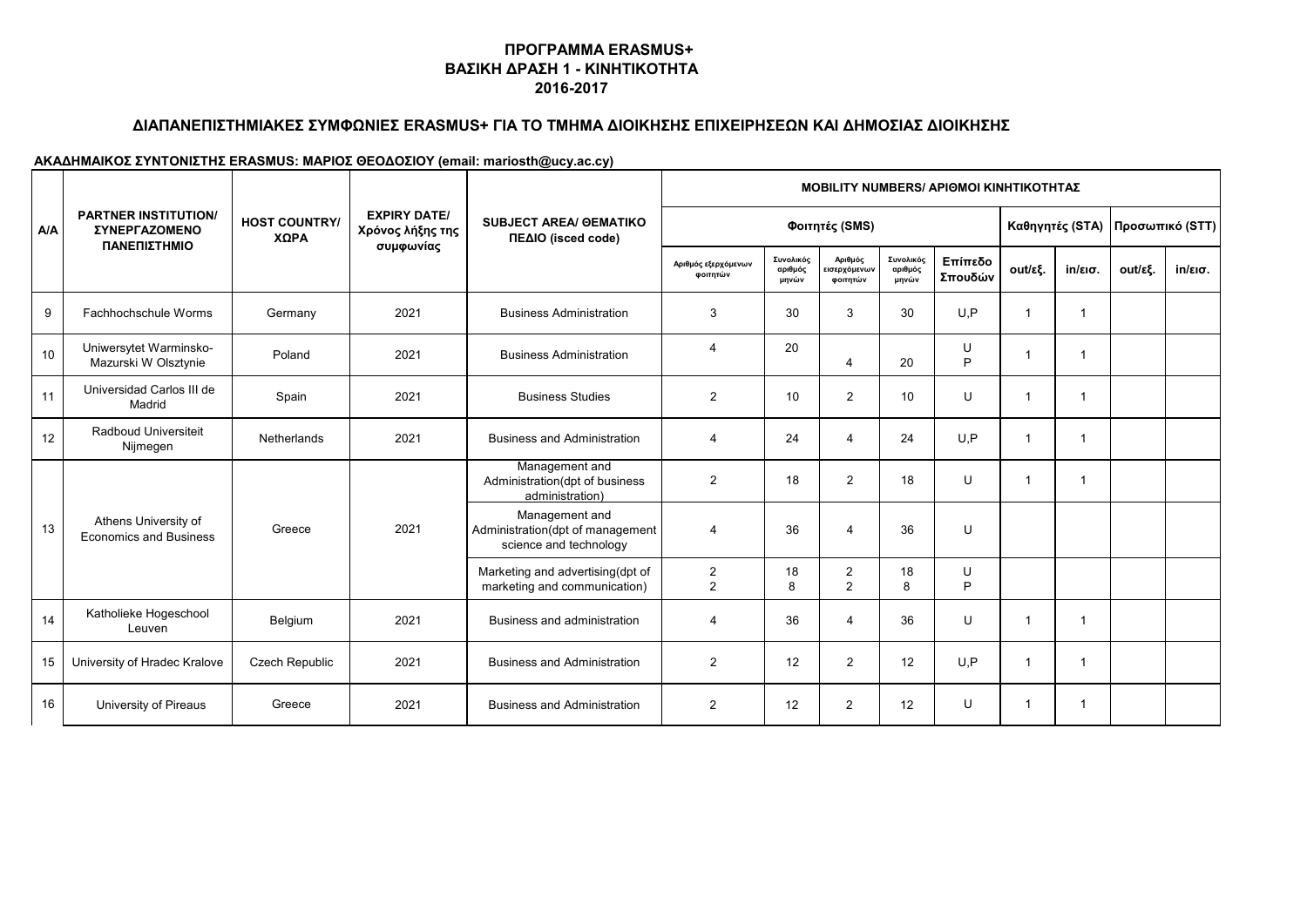# **ΔΙΑΠΑΝΕΠΙΣΤΗΜΙΑΚΕΣ ΣΥΜΦΩΝΙΕΣ ERASMUS+ ΓΙΑ ΤΟ ΤΜΗΜΑ ΔΙΟΙΚΗΣΗΣ ΕΠΙΧΕΙΡΗΣΕΩΝ ΚΑΙ ΔΗΜΟΣΙΑΣ ΔΙΟΙΚΗΣΗΣ**

|            | <b>PARTNER INSTITUTION/</b><br><b>ΣΥΝΕΡΓΑΖΟΜΕΝΟ</b><br>ΠΑΝΕΠΙΣΤΗΜΙΟ   | <b>HOST COUNTRY/</b><br>ΧΩΡΑ |                                                      | <b>SUBJECT AREA/ OEMATIKO</b><br>ΠΕΔΙΟ (isced code) | <b>MOBILITY NUMBERS/ APIOMOI KINHTIKOTHTAZ</b> |                                   |                                                   |                               |                    |                         |                         |         |                   |  |
|------------|-----------------------------------------------------------------------|------------------------------|------------------------------------------------------|-----------------------------------------------------|------------------------------------------------|-----------------------------------|---------------------------------------------------|-------------------------------|--------------------|-------------------------|-------------------------|---------|-------------------|--|
| <b>A/A</b> |                                                                       |                              | <b>EXPIRY DATE/</b><br>Χρόνος λήξης της<br>συμφωνίας |                                                     |                                                | Φοιτητές (SMS)<br>Καθηγητές (STA) |                                                   |                               |                    |                         | Προσωπικό (STT)         |         |                   |  |
|            |                                                                       |                              |                                                      |                                                     | Αριθμός εξερχόμενων<br>φοιτητών                | Συνολικός<br>αριθμός<br>μηνών     | Αριθμός<br>εισερχόμενω <mark>ν</mark><br>φοιτητών | Συνολικός<br>αριθμός<br>μηνών | Επίπεδο<br>Σπουδών | out/εξ.                 | $in/\epsilon$ ισ.       | out/εξ. | $in/\epsilon$ ισ. |  |
| 17         | ISC PARIS - School of<br>Management                                   | France                       | 2021                                                 | <b>Business Administration</b>                      | 4                                              | 20                                | $\overline{4}$                                    | 20                            | U, P               | $\overline{\mathbf{1}}$ | $\mathbf{1}$            |         |                   |  |
| 18         | University of Wrocklaw                                                | Poland                       | 2021                                                 | <b>Business Studies</b>                             | 4                                              | 36                                | 4                                                 | 36                            | U                  | $\overline{1}$          | $\mathbf{1}$            |         |                   |  |
| 19         | Hochschule Bremen                                                     | Germany                      | 2021                                                 | <b>Business Administration</b>                      | $\overline{2}$                                 | 10                                | 2                                                 | 10                            | U                  | $\overline{1}$          | $\mathbf{1}$            |         |                   |  |
| 20         | L' Universite de Franche -<br>Comte                                   | France                       | 2021                                                 | <b>Business Studies</b>                             | $\overline{4}$                                 | 36                                | $\overline{4}$                                    | 36                            | U, P               | $\overline{1}$          | $\mathbf{1}$            |         |                   |  |
| 21         | Universitat Ulm                                                       | Germany                      | 2021                                                 | Business and administration,<br>Economics           | 2                                              | 12                                | $\overline{2}$                                    | 10                            | U, P               | $\overline{1}$          | $\mathbf{1}$            |         |                   |  |
| 22         | Panteion University of Social<br>and Political Sciences               | Greece                       | 2021                                                 | <b>Business and Administration</b>                  | $\overline{2}$                                 | 20                                | $\overline{2}$                                    | 20                            | U                  | $\overline{1}$          | $\mathbf{1}$            |         |                   |  |
| 23         | <b>FHS KUFSTEIN TIROL</b><br>UNIVERSITY OF APPLIED<br><b>SCIENCES</b> | Austria                      | 2021                                                 | <b>Business Studies</b>                             | $\overline{4}$                                 | 40                                | $\overline{4}$                                    | 40                            | $\mathbf{U}$       | $\overline{1}$          | $\mathbf{1}$            |         |                   |  |
| 24         | BA School of Business and<br>Finance (Banku augstskola)               | Latvia*                      | 2021*                                                | <b>Business Studies, Management</b><br>Science*     | $\overline{2}$<br>$\overline{1}$               | 10<br>5                           | $\overline{2}$<br>$\overline{1}$                  | 10<br>5                       | U<br>$P^*$         | $\overline{\mathbf{1}}$ | $\overline{\mathbf{1}}$ |         |                   |  |
| 25         | Karel de Grote Hogeschool                                             | Belgium                      | 2017                                                 | <b>Business Studies</b>                             | 2                                              | 20                                | 2                                                 | 20                            | U                  | $\overline{1}$          | $\overline{\mathbf{1}}$ |         |                   |  |
| 26         | Universitat Paderborn                                                 | Germany                      | 2021                                                 | <b>Business Studies and</b><br>administration       | 3                                              | 15                                | 3                                                 | 15                            | U, P               | $\overline{\mathbf{1}}$ | -1                      |         |                   |  |
| 27         | <b>Hochschule Trier</b>                                               | Germany                      | 2021                                                 | <b>Business Studies</b>                             | 5                                              | 25                                | 5                                                 | 25                            | U, P               | $\overline{\mathbf{1}}$ | $\overline{\mathbf{1}}$ |         |                   |  |
| 28         | De Montfort University                                                | UK                           | 2021                                                 | <b>Business and Administration</b>                  | 2                                              | 20                                | 2                                                 | 20                            | U.P                | -1                      | -1                      |         |                   |  |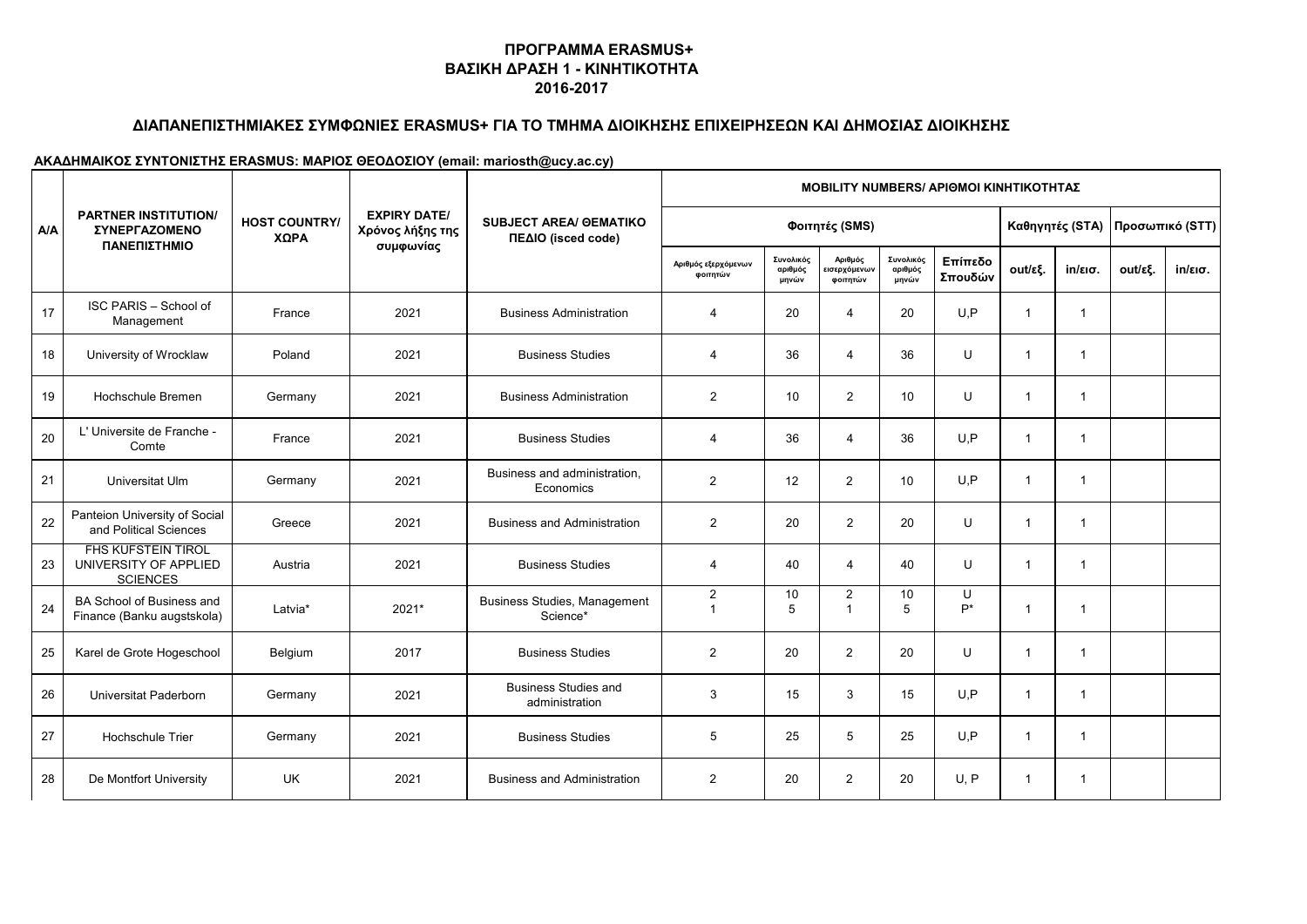# **ΔΙΑΠΑΝΕΠΙΣΤΗΜΙΑΚΕΣ ΣΥΜΦΩΝΙΕΣ ERASMUS+ ΓΙΑ ΤΟ ΤΜΗΜΑ ΔΙΟΙΚΗΣΗΣ ΕΠΙΧΕΙΡΗΣΕΩΝ ΚΑΙ ΔΗΜΟΣΙΑΣ ΔΙΟΙΚΗΣΗΣ**

|     | <b>PARTNER INSTITUTION/</b><br><b><i>ΣΥΝΕΡΓΑΖΟΜΕΝΟ</i></b><br>ΠΑΝΕΠΙΣΤΗΜΙΟ | <b>HOST COUNTRY/</b><br>ΧΩΡΑ |                                                      | <b>SUBJECT AREA/ OEMATIKO</b><br>ΠΕΔΙΟ (isced code) | <b>MOBILITY NUMBERS/ APIOMOI KINHTIKOTHTAZ</b> |                               |                                     |                               |                    |                |                   |         |                   |  |
|-----|----------------------------------------------------------------------------|------------------------------|------------------------------------------------------|-----------------------------------------------------|------------------------------------------------|-------------------------------|-------------------------------------|-------------------------------|--------------------|----------------|-------------------|---------|-------------------|--|
| A/A |                                                                            |                              | <b>EXPIRY DATE/</b><br>Χρόνος λήξης της<br>συμφωνίας |                                                     | Φοιτητές (SMS)<br>Καθηγητές (STA)              |                               |                                     |                               |                    |                | Προσωπικό (STT)   |         |                   |  |
|     |                                                                            |                              |                                                      |                                                     | Αριθμός εξερχόμενων<br>φοιτητών                | Συνολικός<br>αριθμός<br>μηνών | Αριθμός<br>εισερχόμενων<br>φοιτητών | Συνολικός<br>αριθμός<br>μηνών | Επίπεδο<br>Σπουδών | out/εξ.        | $in/\epsilon$ ισ. | out/εξ. | $in/\epsilon$ ισ. |  |
| 29  | Kajaani University of Applied<br>Sciences                                  | Finland                      | 2021                                                 | <b>Business and Administration</b>                  | $\overline{2}$                                 | 10                            | 2                                   | 10                            | U                  | $\overline{1}$ | $\mathbf{1}$      |         |                   |  |
| 30  | Universite du Luxembourg                                                   | Luxembourg                   | 2021                                                 | <b>Business and Administration</b>                  | $\overline{2}$                                 | 10                            | $\overline{2}$                      | 10                            | U                  |                |                   |         |                   |  |
| 31  | University of Granada                                                      | Spain                        | 2020                                                 | <b>Business and Administration</b>                  | 4                                              | 20                            | $\overline{4}$                      | 20                            | U                  | $\overline{1}$ | 1                 |         |                   |  |
| 32  | Tallinn University of<br>Technology                                        | Estonia                      | 2021                                                 | <b>Business and Administraion</b>                   | 4                                              | 40                            | $\overline{4}$                      | 40                            | U, P               | $\overline{1}$ | 1                 |         |                   |  |
| 33  | Hochschule Kaiserslautern                                                  | Germany                      | 2021                                                 | <b>Business and Administraion</b>                   | 3                                              | 30                            | 3                                   | 30                            | U                  | $\mathbf{1}$   |                   |         |                   |  |
|     | 34 Universita Degli Studi di Siena                                         | Italy                        | 2021                                                 | <b>Business and Administraion</b>                   | 2                                              | 10                            | $\overline{2}$                      | 10                            | U, P               | $\mathbf 1$    | $\mathbf{1}$      |         |                   |  |
| 35  | Universidade Nova de Lisboa                                                | Portugal                     | 2021                                                 | Management and Administartion                       | 2                                              | 12                            | 2                                   | 12                            | U                  |                |                   |         |                   |  |
| 36  | University of Cergy-Pontoise                                               | France                       | 2021                                                 | <b>Business and Administration</b>                  | 2                                              | 20                            | $\overline{2}$                      | 20                            | U, P               | $\overline{1}$ | $\mathbf{1}$      |         |                   |  |
| 37  | University of Kozminski                                                    | Poland                       | 2021                                                 | <b>Business Studies Management</b><br>Science       | 2                                              | 10                            | 2                                   | 10                            | U.P                | $\overline{1}$ | $\mathbf 1$       |         |                   |  |
| 38  | Universidad de Cantabria                                                   | Spain                        | 2021                                                 | <b>Business and Administration</b>                  | 2                                              | 20                            | $\overline{2}$                      | 20                            | U.P                | $\overline{1}$ | 1                 |         |                   |  |
| 39  | Universitat Autonoma de<br>Barcelona                                       | Spain                        | 2021                                                 | <b>Business and Administration</b>                  | 1                                              | 5                             |                                     | 5                             | U                  |                |                   |         |                   |  |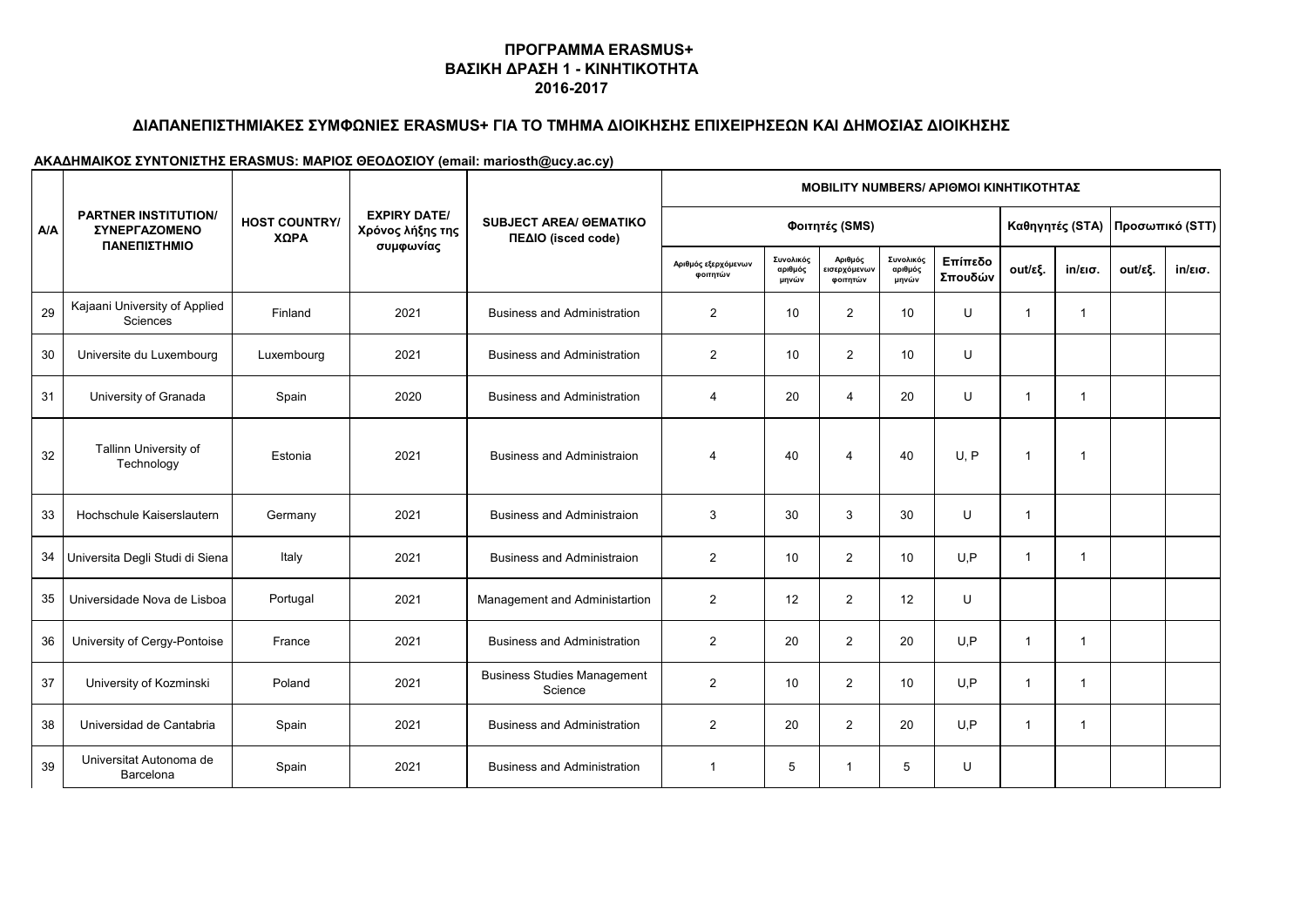# **ΔΙΑΠΑΝΕΠΙΣΤΗΜΙΑΚΕΣ ΣΥΜΦΩΝΙΕΣ ERASMUS+ ΓΙΑ ΤΟ ΤΜΗΜΑ ΔΙΟΙΚΗΣΗΣ ΕΠΙΧΕΙΡΗΣΕΩΝ ΚΑΙ ΔΗΜΟΣΙΑΣ ΔΙΟΙΚΗΣΗΣ**

|     | <b>PARTNER INSTITUTION/</b><br><b><i>EYNEPFAZOMENO</i></b><br>ΠΑΝΕΠΙΣΤΗΜΙΟ |                              |                                                      | <b>SUBJECT AREA/ OEMATIKO</b><br>ΠΕΔΙΟ (isced code) | <b>MOBILITY NUMBERS/ APIOMOI KINHTIKOTHTAZ</b> |                               |                                     |                               |                    |                |              |                                   |                   |  |
|-----|----------------------------------------------------------------------------|------------------------------|------------------------------------------------------|-----------------------------------------------------|------------------------------------------------|-------------------------------|-------------------------------------|-------------------------------|--------------------|----------------|--------------|-----------------------------------|-------------------|--|
| A/A |                                                                            | <b>HOST COUNTRY/</b><br>ΧΩΡΑ | <b>EXPIRY DATE/</b><br>Χρόνος λήξης της<br>συμφωνίας |                                                     |                                                | Φοιτητές (SMS)                |                                     |                               |                    |                |              | Καθηγητές (STA)   Προσωπικό (STT) |                   |  |
|     |                                                                            |                              |                                                      |                                                     | Αριθμός εξερχόμενων<br>φοιτητών                | Συνολικός<br>αριθμός<br>μηνών | Αριθμός<br>εισερχόμενων<br>φοιτητών | Συνολικός<br>αριθμός<br>μηνών | Επίπεδο<br>Σπουδών | out/εξ.        | in/εισ.      | out/εξ.                           | $in/\epsilon$ ισ. |  |
| 40  | University of Almeria                                                      | Spain                        | 2021                                                 | Business Studies, Management<br>Sciences            | 4                                              | 40                            | $\overline{\mathbf{4}}$             | 40                            | U                  | -1             | 1            |                                   |                   |  |
| 41  | Escola Superior de<br>Tecnologias de Fafe                                  | Portugal                     | 2021                                                 | <b>Business and Administration</b>                  | $\overline{c}$<br>$\overline{2}$               | 20<br>20                      | $\overline{c}$<br>2                 | 20<br>20                      | U<br>P             | $\mathbf 1$    | $\mathbf{1}$ |                                   |                   |  |
| 42  | University of Liechtenstein                                                | Liechtenstein                | 2021                                                 | <b>Business and Administration</b>                  | $\overline{2}$                                 | 10                            | 2                                   | 10                            | P                  | $\overline{1}$ | 1            |                                   |                   |  |
| 43  | Universität Witten-Herdecke                                                | Germany                      | 2021                                                 | Management and Administration                       | $\overline{2}$                                 | 10                            | 2                                   | 10                            | U.P                | -1             | -1           |                                   |                   |  |
| 44  | University of Vaasa                                                        | Finland                      | 2021                                                 | <b>Business and Administration</b>                  | $\overline{2}$                                 | 20                            | $\overline{2}$                      | 20                            | U, P               | $\mathbf 1$    | $\mathbf 1$  |                                   |                   |  |
|     | 45   IÉSEG School of Management                                            | France                       | 2021                                                 | <b>Business and Administration</b>                  | 4                                              | 24                            | $\overline{4}$                      | 24                            | P                  | $\overline{1}$ | 1            |                                   |                   |  |
| 46  | Jagiellonian University                                                    | Poland                       | 2021                                                 | <b>Business and Administration</b>                  | $\overline{\mathbf{4}}$                        | 20                            | $\overline{\mathbf{4}}$             | 20                            | U, P               | -1             | 1            |                                   |                   |  |
| 47  | Universite de Toulon                                                       | France                       | 2020                                                 | <b>Business and Administration</b>                  | 2                                              | 10                            | 2                                   | 10                            | P                  |                |              |                                   |                   |  |
| 48  | Universita di Pisa                                                         | Italy                        | 2021                                                 | <b>Business and Administration</b>                  | $\overline{2}$                                 | 24                            | $\overline{2}$                      | 24                            | U, P               | -1             | 1            |                                   |                   |  |